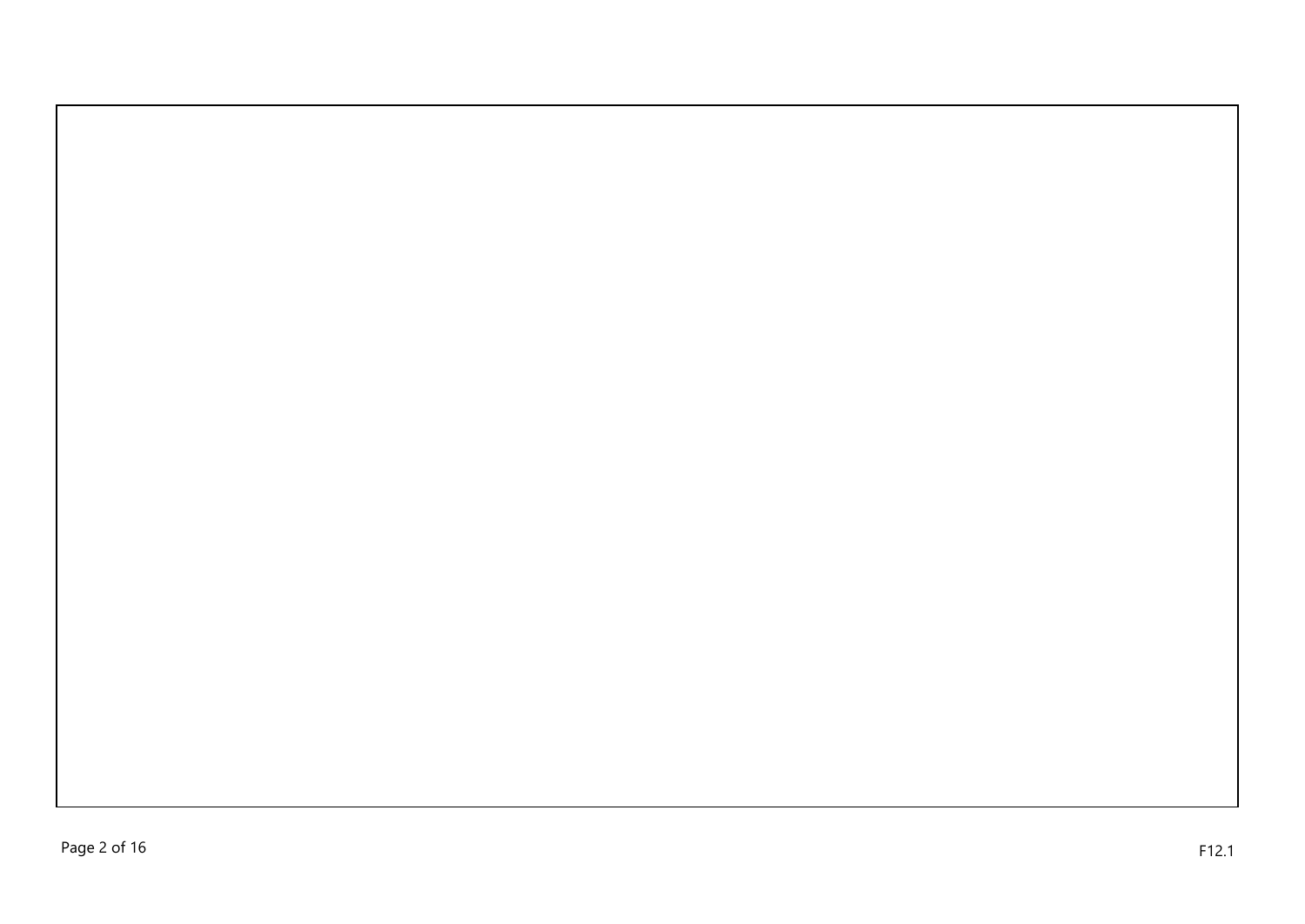| #              | Island       | House Name        | Name                   | Sex         | National ID | ، ه ، ره<br>د <u>،</u> برگ    | ىئرىتر                                         |
|----------------|--------------|-------------------|------------------------|-------------|-------------|-------------------------------|------------------------------------------------|
|                | B. Fehendhoo |                   |                        |             |             |                               |                                                |
|                | B. Fehendhoo | Amaan             | Aishath Waseema        | $\mathsf F$ | A107294     | ىر ئەھ                        | أقهر شكافه المحاسبوق                           |
| $\overline{c}$ | B. Fehendhoo | Asseyri           | Fathmath Thasleema     | F           | A050380     | لمروعيمر                      | توجوجو المراع ويحرج                            |
| $\overline{3}$ | B. Fehendhoo | Asseyri           | Mohamed Latheef        | M           | A050381     | لره يهمبر                     | ورەرو كەبى                                     |
| 4              | B. Fehendhoo | Asseyri           | Nujufa Latheef         | F           | A163859     | بره <sup>یں</sup> بر          | پروژ کروژ                                      |
| 5              | B. Fehendhoo | Asseyri           | Abdulla Yaameen        | M           | A163860     | ره <sup>ی</sup> پر            | ېزېر شر<br><mark>بر25</mark> لله               |
| $\,$ 6 $\,$    | B. Fehendhoo | Asseyri           | Mariyam Nuha           | $\mathsf F$ | A163861     | بره <sup>ی</sup><br>مرد سنوسر | سرمير<br>ر ه ر ه<br>د بربرگ                    |
| $\overline{7}$ | B. Fehendhoo | Asseyri           | Naish Latheef          | ${\sf M}$   | A163863     | رە ي <sub>ە</sub>             | شرىش ئەۋر                                      |
| 8              | B. Fehendhoo | Asseyri           | Mohamed Sinaan Latheef | ${\sf M}$   | A360886     | بره <sup>یں</sup> بر          | ويرورو سوشر كورو                               |
| 9              | B. Fehendhoo | Asurumaage        | Mohamed Hussain        | M           | A080207     | ر په ده ده د<br>تر سومرو د    | ورەرو وسكهرىگ                                  |
| $10$           | B. Fehendhoo | Asurumaage        | Aishath Mohamed        | F           | A107336     | ر و و ده ،<br>پرسومرو د       | أشهر وره دره                                   |
| 11             | B. Fehendhoo | Asurumaage        | Aminath Asifa          | F           | A108016     | ر د د ده د<br>پرسه برو د      | ۇ ئەيدە ئەسىر                                  |
| 12             | B. Fehendhoo | Avaaz             | Saeed Moosa            | ${\sf M}$   | A060670     | پر ده<br>در ه                 | سَمرِ پڑھ میں ح                                |
| 13             | B. Fehendhoo | Avaaz             | Aminath Fazeena        | F           | A107330     | پر په ه<br>در ون              | أترج منتهج تزيي مثن                            |
| 14             | B. Fehendhoo | Avaaz             | Gamariyya Mohamed      | F           | A107331     | پر په ه<br>در ون              | גן קסיף בגוסקיר                                |
| 15             | B. Fehendhoo | Avaaz             | Fathimath Fazna        | $\mathsf F$ | A110871     | پر په ه<br>در ون              | وَجوحَة وَجْسَّ                                |
| 16             | B. Fehendhoo | Avaaz             | Aishath Miyaadhaa      | F           | A163853     | پر ده م                       | م الله عليه الله عليه المحمد                   |
| 17             | B. Fehendhoo | Avaaz             | Mariyam Azlifa         | F           | A163854     | پر ده م                       | و ده ده ده کاروگر                              |
| 18             | B. Fehendhoo | Avaaz             | Mohamed Reehaan        | M           | A404964     | پر ده م                       | برجمعه<br>و ر ه ر و<br>د بر پر <del>و</del> تر |
| 19             | B. Fehendhoo | Banafsaage        | Moosa Naseem           | M           | A078708     | ە ئىروپىيى                    | ا <i>دهگ</i> سرگرده<br>ا                       |
| 20             | B. Fehendhoo | Banafsaage        | Aishath Mahmood        | F           | A107341     | ە ئىرە مەي                    | ه در ده ده دود<br>مهرشتمو وبروتر               |
| 21             | B. Fehendhoo | Bilehmaage        | Moomina Hussain        | F           | A107318     | صخره څري                      | ورموس برستهرس                                  |
| 22             | B. Fehendhoo | Bilehmaage        | Aminath Yasfa          | F           | A110920     | <br> ح تر مر تر <sub>ک</sub>  | أزجه سره وراث ومحر                             |
| 23             | B. Fehendhoo | <b>Blue House</b> | Mohamed Aslam          | M           | A107291     | و دور و ه<br><i>ه می د</i> ۸  | وره دو بر ۱۵۷۵                                 |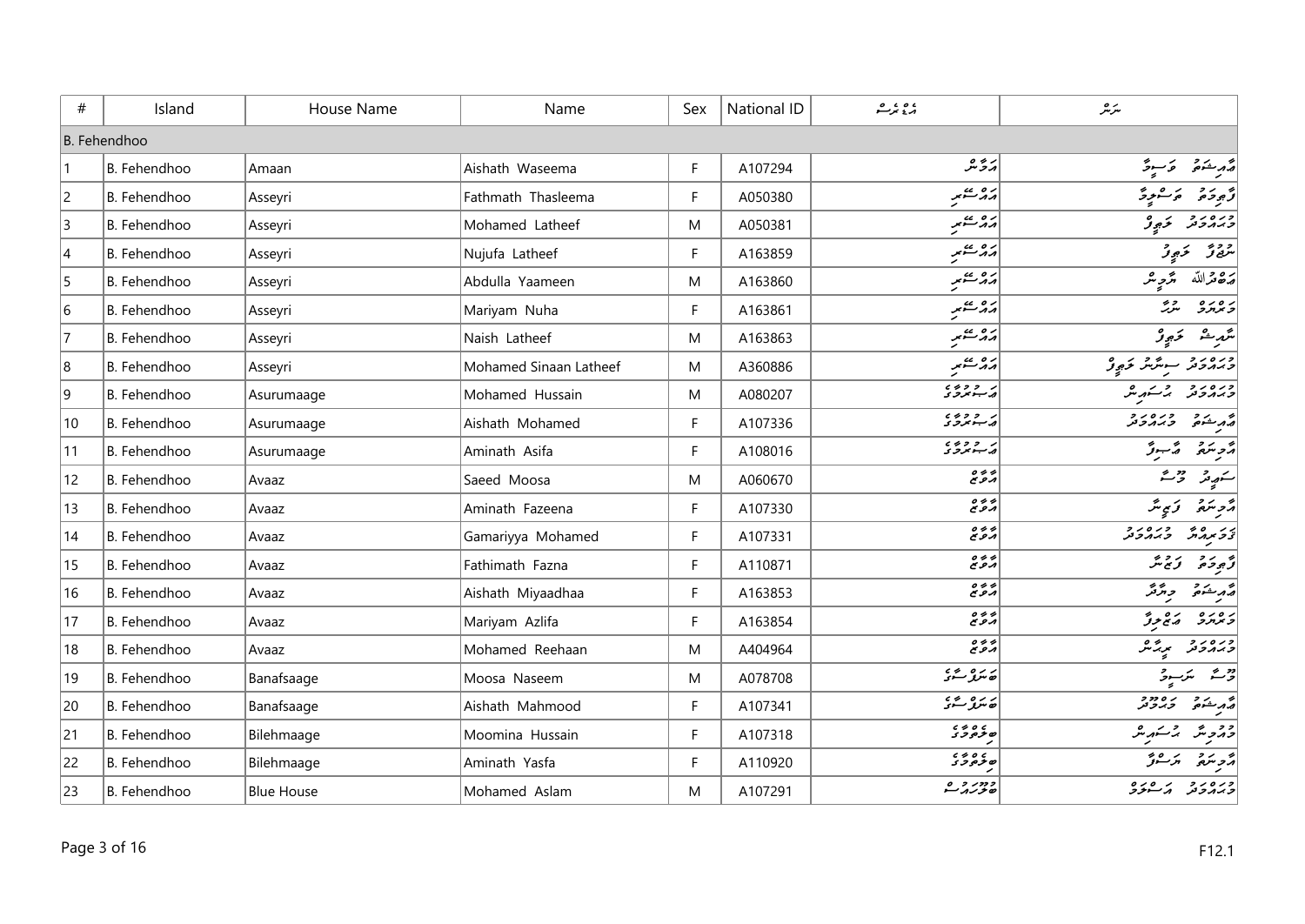| 24 | B. Fehendhoo | <b>Blue House</b> | Abdul Rahman Ali      | M  | A147249 | د دور د ه<br><i>ه می ب</i> ه ک     | ره وه ره ده ه د کرم                                              |
|----|--------------|-------------------|-----------------------|----|---------|------------------------------------|------------------------------------------------------------------|
| 25 | B. Fehendhoo | <b>Blue House</b> | Ahmed Atheef          | M  | A163869 | ە دەر دەر                          | پروتر   په پور                                                   |
| 26 | B. Fehendhoo | <b>Blue House</b> | Fathimath Nasma       | F  | A163870 | و دور و ه<br><i>ه می د</i> پر      | ىئرسىۋ<br>قرم تر حر                                              |
| 27 | B. Fehendhoo | <b>Blue House</b> | Mohamed Ali           | M  | A200535 | و دور و ه<br><i>ه م</i> ر ژگر      | ورەرو كې                                                         |
| 28 | B. Fehendhoo | <b>Blue House</b> | Fathmath Hassan       | F  | A312743 | د دور د ه<br><i>ه می د</i> ۸       | ۇي <sub>م</sub> وخۇ ئەسكىر                                       |
| 29 | B. Fehendhoo | <b>Blue House</b> | Aishath Faidha        | F  | A312753 | ە دەر دەر                          | أقهر مشكم وتحرقه                                                 |
| 30 | B. Fehendhoo | <b>Blue House</b> | Ahmed Faisal          | Μ  | A331556 | ە دەر دەر                          | أرەر دەرىنى                                                      |
| 31 | B. Fehendhoo | <b>Blue Rose</b>  | Aminath Waheeda       | F  | A107376 | ە دەم ھ                            | أترجر تنعم وأبيقه                                                |
| 32 | B. Fehendhoo | Dheyliyaage       | Musthafa Idrees       | M  | A107356 | ء،<br>تر <sub>م</sub> وپژی         | و وړو په دريد د                                                  |
| 33 | B. Fehendhoo | Dheyliyaage       | Thoahir Musthafa      | M  | A163821 | ر<br>ترمرگری                       | أيجربر ومدير                                                     |
| 34 | B. Fehendhoo | Dheyliyaage       | Anoos Musthafa        | M  | A250233 | ن پر پر پر<br>قرمز پر              | بر دو م<br>ح ب ور پر<br>ح ب ج و                                  |
| 35 | B. Fehendhoo | Dheyliyaage       | Mohamed Ziyan         | M  | A250234 | ر،<br>ترموبری                      | ورەر دىھر                                                        |
| 36 | B. Fehendhoo | Dhilbahaaruge     | Ahmed Saleem          | Μ  | A071271 | و ره رو و د<br>ترنون رسمرد         | پروژو<br>سەرد                                                    |
| 37 | B. Fehendhoo | Dhilbahaaruge     | Mohamed Ali           | M  | A085515 | و ره رو و ،<br>ترتز <i>ه ر</i> گری | ورەر د كمپر                                                      |
| 38 | B. Fehendhoo | Dhorukandu        | Latheefa Abdul Mannan | F  | A107360 | پر ور<br>تر <i>بر با</i> س         | ر ه و و ر ه ر و .<br>هان فرمز تر سرس<br>  تَرْجٍ تَرُّ           |
| 39 | B. Fehendhoo | Dhorukandu        | Ahmed Shafee          | M  | A107361 | پر ور<br>تر <i>بر را</i> سرچ       | بر 2 د د<br>م <i>ر</i> بر <del>د</del> تر<br>مشكور               |
| 40 | B. Fehendhoo | Dhorukandu        | Fathimath Sadha       | F. | A107362 | پر ور<br>تر <i>بر را س</i> ر د     | ا تو جر حر<br>الرقم جر حر<br>سىڭىر                               |
| 41 | B. Fehendhoo | Dhorukandu        | Mohamed Mahmood       | M  | A132147 | بر و ر<br>تر بر را سر د            | و ره ر و<br><i>و بر</i> د تر<br>ر ٥ دو و<br>تربر <del>و</del> تر |
| 42 | B. Fehendhoo | Dhorukandu        | Abdulla Sham          | M  | A132202 | بر و ر<br>تر بر را سر د            | ەھەتراللە<br>ستذر                                                |
| 43 | B. Fehendhoo | Dhorukandu        | Ibrahim Shareef       | M  | A163827 | پر ور<br>تر <i>بر را</i> سرچ       | ەرھ ئ <sup>ۆ</sup> ر ۋ<br>ىشەمرىر                                |
| 44 | B. Fehendhoo | Dhorukandu        | Aishath Shithura      | F  | A360884 | بر و ر<br>تر بر را سر د            | پ <sup>م</sup> مرشومی<br>مرم<br>شەھ<br>سىنەھى <i>جى</i>          |
| 45 | B. Fehendhoo | Fathis            | Rasheeda Ismail       | F  | A037452 | ائر مور<br>م                       | ىر<br>مەسىمە<br>برے څه و                                         |
| 46 | B. Fehendhoo | Fathis            | Jadulla Ali           | M  | A084874 | ئە<br>مۇس                          | قع فرالله<br>ەتىر                                                |
| 47 | B. Fehendhoo | Fathis            | Yakan Jadulla         | M  | A404965 | ائر <sub>مو</sub> ر<br>–           | ترتزعر قح قرالله                                                 |
| 48 | B. Fehendhoo | Fehivina          | Fathimath Zuhudha     | F  | A107332 | ۇرەبىر                             | ۇي <sub>م</sub> وڭ ئارتىگە                                       |
| 49 | B. Fehendhoo | Fehivina          | Aminath Shirmeena     | F  | A107334 | اقى سەھ بىتر<br>كەنبەر             | ومحر مكروم والمستور والمراجع                                     |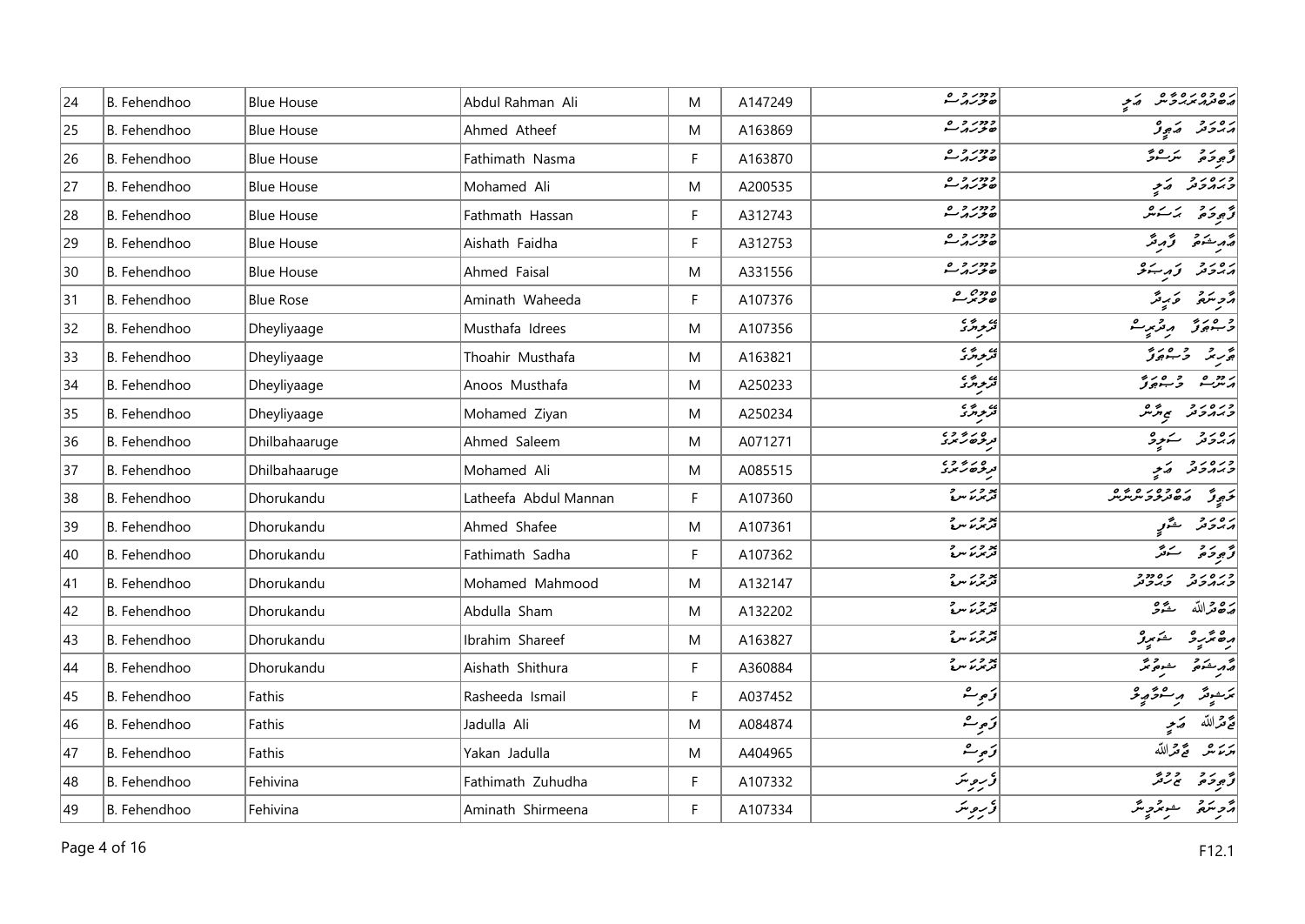| 50 | B. Fehendhoo | Fehivina     | Ali Waheed                | M | A163855 | ۇر <sub>ە</sub> بىر<br>سىرىپ       | ە ئەرەر<br>مەسىمە                                        |
|----|--------------|--------------|---------------------------|---|---------|------------------------------------|----------------------------------------------------------|
| 51 | B. Fehendhoo | Fehivina     | Ibrahim Waheed            | M | A403777 | ۇرەبىر                             |                                                          |
| 52 | B. Fehendhoo | Finihiyaage  | Sabana Abdul Rahman       | F | A026816 | و سربر پژی<br>زیر بر               | ره وه د ره و ه<br>پره تور <i>پر ب</i> ر و س<br>يە ئە     |
| 53 | B. Fehendhoo | Finihiyaage  | Aishath Mohamed           | F | A107323 | او سربر دی<br><u>سب</u>            | ه دره دره دره<br>په شوه در درد                           |
| 54 | B. Fehendhoo | Finihiyaage  | Ahmed Soffaan             | M | A163801 | و سربر پر مح<br>مربر مربو          | رەرد رەپەر                                               |
| 55 | B. Fehendhoo | Finihiyaage  | Ahmed Sharif              | M | A163818 | و سربر پر پر<br>تر تر تر پر        | رەرد شەر                                                 |
| 56 | B. Fehendhoo | Finihiyaage  | Adam Aiman                | M | A163819 | و سربر پر <sup>ی</sup><br>بر بر بر | أروه أأركب                                               |
| 57 | B. Fehendhoo | Finihiyaage  | Mohamed Rayyaan           | M | A325793 | و سربر پژی<br>تر بر بر             | כנסנכ נספס<br>כגתכת המתית                                |
| 58 | B. Fehendhoo | Garden       | Ahmed Shabeer Abdul Samad | M | A300379 | ۇ بىر ئا بىر                       | ره روپه شوه مره وه د روپه<br>مدرونتر شوه مره مره مسورتر  |
| 59 | B. Fehendhoo | Gireedhuni   | Ibrahim Zubair            | M | A107372 | ء موترسر<br>تربی                   | 7102 7701                                                |
| 60 | B. Fehendhoo | Gireedhuni   | Abdul Hakeem Hussain      | M | A148782 | ء موترمبر<br>گريخ                  |                                                          |
| 61 | B. Fehendhoo | Gulhazaaruge | Mohamed Maniku            | M | A124880 | و ہ ر بر و ،<br>ى محرم تی بوى      | و ر ٥ ر و ر<br>د بر بر <del>د</del> بر ر و               |
| 62 | B. Fehendhoo | Gulshan      | Sakeena Mohamed           | F | A033260 | <sup>و و</sup> شتر ش               | سَرِیدٌ دره ردّ                                          |
| 63 | B. Fehendhoo | Gulzaaruge   | Mohamed Sham              | M | A114190 | و ه پر و ء<br>د نومځ مرد           | ورەرو شۇھ                                                |
| 64 | B. Fehendhoo | Gulzaaruge   | Nazim Ahmed Nizar         | M | A151773 | و ه پر و ،<br>د نومځ مرد           | شَعْرِ 3 م م حرم سرچ مر                                  |
| 65 | B. Fehendhoo | Hiyaa        | Mohamed Fayaz             | M | A107333 | ريژ                                | ورەرو روم                                                |
| 66 | B. Fehendhoo | Hiyaa        | Fathimath Loreefa         | F | A107364 | ىرىتر                              | أواوة والمستميرة                                         |
| 67 | B. Fehendhoo | Hiyaa        | Luyoona Mohamed           | F | A250237 | ربز                                | כמי כנסגב<br>יכתית כמתכת                                 |
| 68 | B. Fehendhoo | Hiyaa        | Lamiu Mohamed             | M | A404963 | رپڙ                                | و رە ر د<br>تر پر گرىر<br>لمحرور                         |
| 69 | B. Fehendhoo | Hudhumaa     | Habeeba Adam              | F | A084455 | و و په<br>رندون                    | رُەڭ گەنرە                                               |
| 70 | B. Fehendhoo | Hudhumaa     | Mohamed Jaishan           | M | A250230 | و و په<br>ر ترو                    | ورەرو يەرشەر                                             |
| 71 | B. Fehendhoo | Huraa        | Fathimath Nuzula          | F | A163829 | ريجه                               | توجوجو المرجوع                                           |
| 72 | B. Fehendhoo | Irumatheege  | Mohamed Hussain           | M | A092488 | ېر تر <i>دې</i><br>ر               | ورەرو چەكەر                                              |
| 73 | B. Fehendhoo | Irumatheege  | Abdul Muhaimin Mohamed    | M | A092492 | <br>  بر بر د ځو د                 |                                                          |
| 74 | B. Fehendhoo | Irumatheege  | Ali Visham                | M | A108474 | ېر تر دې<br>رسمر د ځو              | أتكمح ويشرق                                              |
| 75 | B. Fehendhoo | Irumatheege  | Abdul Hameed Mohamed      | M | A163836 | ېر تر دې<br>رسمر د ځو              | נס כסנ <sub>ק</sub> כ- כנסניב<br>הסתו <i>בג</i> קה כגהכת |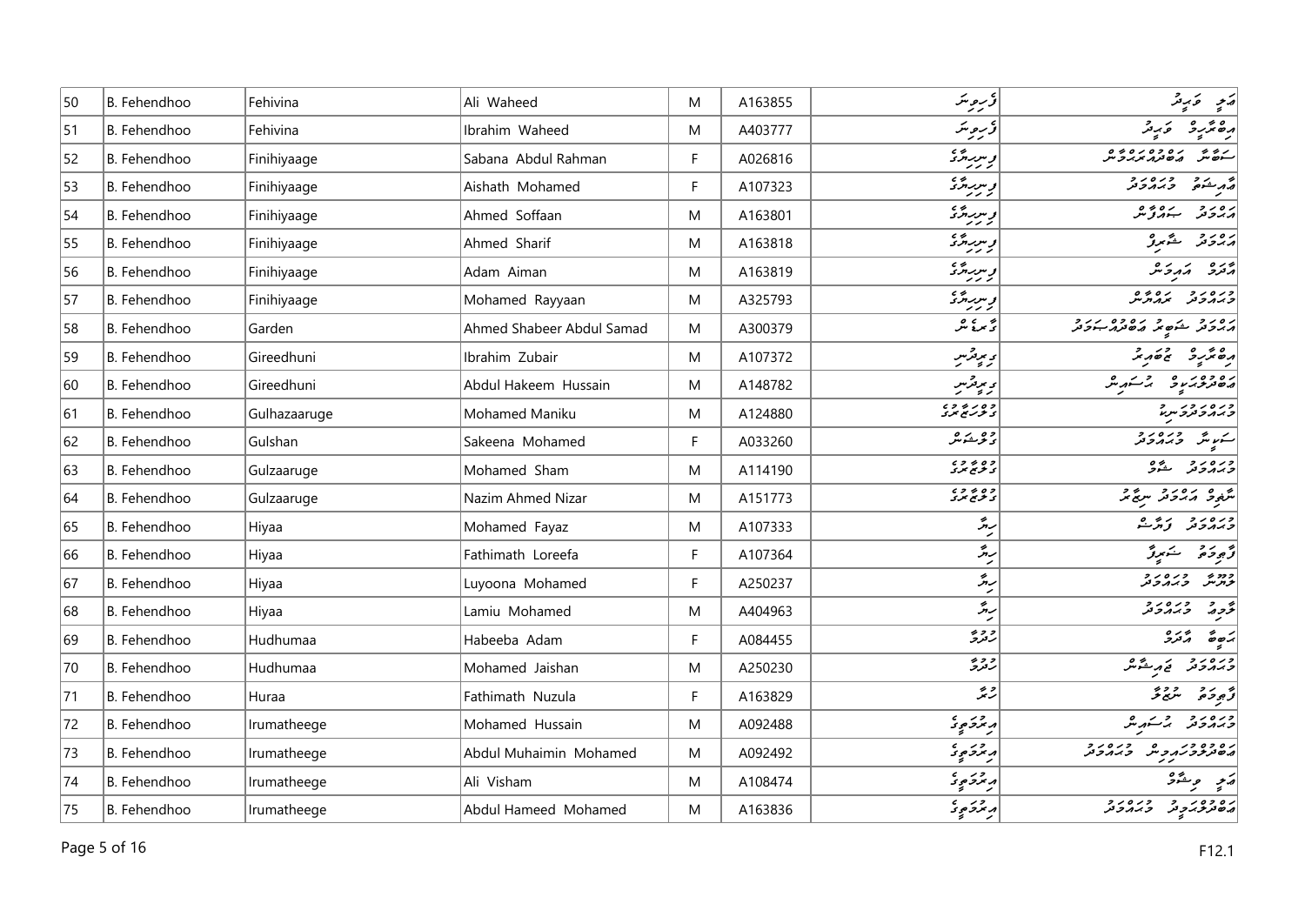| 76           | B. Fehendhoo | Keneree Villa   | Hawwa Zahira        | F | A163810 | ، ئەبىرە ق <sup>ى</sup>     | پچ سر پټر<br>م<br>ره و                           |
|--------------|--------------|-----------------|---------------------|---|---------|-----------------------------|--------------------------------------------------|
| 77           | B. Fehendhoo | Keneree Villa   | Ahmed Saifulla      | M | A163811 | ئۈمكىرە ئۇ                  | بر ه بر د<br>م.بر <del>د</del> تر<br>كوبوتر الله |
| 78           | B. Fehendhoo | Maahal          | Aishath Maya        | F | A108546 | ۇرۇ                         | أمار أيتموه المحامر                              |
| 79           | B. Fehendhoo | Maahal          | Abdul Sattar Ali    | M | A163848 | ۇرۇ                         | 1000 1000 CM                                     |
| 80           | B. Fehendhoo | Maarana         | Ibrahim Adam        | M | A043608 | ۇئرىئە                      | ם מינים הינים<br>קיסוקיים הינים                  |
| 81           | B. Fehendhoo | Maarana         | Fathmath Guraisha   | F | A107352 | پە بەر<br>جەنبىتر           | وموده ومحمدة                                     |
| 82           | B. Fehendhoo | Maarana         | Naila Zakariyya     | F | A107353 | ۇ ئەنىر                     | ing it is in                                     |
| 83           | B. Fehendhoo | Maarana         | Abdul Salam Ibrahim | M | A163846 | وممرس                       | גם כם גובם הפודגים                               |
| 84           | B. Fehendhoo | Maarana         | Firaasha Ibrahim    | F | A163847 | ۇ ئرىئر                     | دە ئەرى<br>أوبمرث                                |
| 85           | B. Fehendhoo | Maarana         | Hamdhaan Ibrahim    | M | A250238 | ۇئرىئە                      | ەر ھەئرىر 2<br>ر<br>رە پەھ                       |
| 86           | B. Fehendhoo | Maavina         | Yoosuf Idrees       | M | A107342 | د گھر مگر<br>م              | ىر تېرىپە<br>س<br>در مشرو<br>مرگ شور             |
| 87           | B. Fehendhoo | Maavina         | Jameela Adam        | F | A107343 | ۇ <sub>جو بىكە</sub>        | تحاريج الممترد                                   |
| 88           | B. Fehendhoo | Maavina         | Hussain Fayaz       | M | A142983 | د گھر مگر<br>م              | برستهرش ترترشه                                   |
| 89           | B. Fehendhoo | Maavina         | Hassan Sajid        | M | A163845 | ۇ ئەسىر                     | ىر كەشىرا سەھ <sub>ى</sub> رىز                   |
| $ 90\rangle$ | B. Fehendhoo | Malaaz          | Fathimath Milza     | F | A128700 | ىر بۇ ھ                     | وتجوخني وفرعج                                    |
| 91           | B. Fehendhoo | Manzil          | Ahmed Siraj         | M | A041161 | ۇ ئىرىپە ۋ                  | ر ه ر د<br>پرګوگر<br>سوپڑھ                       |
| 92           | B. Fehendhoo | Milaan          | Jumaan Hamid        | M | A163871 | جرځىگە                      | و په مه مه مه د                                  |
| 93           | B. Fehendhoo | Milaan          | Zidhan Hamid        | M | A250241 | جرځىگر                      | ىبې قرىتر<br>برٌحرِ قر                           |
| 94           | B. Fehendhoo | Milaan          | Mohamed Isaam       | M | A250244 | جرځىگە                      | ورەرو رىمى                                       |
| 95           | B. Fehendhoo | Miskidhdhoshuge | Ibrahim Zahir       | M | A032139 | د ره ره بود د<br>د سوره ترس |                                                  |
| 96           | B. Fehendhoo | Naaz            | Ali Shareef         | M | A124244 | سرچ                         | ر<br>دي خوړو                                     |
| 97           | B. Fehendhoo | Nasa            | Mariyam Asiya       | F | A108013 | ىئرىشە                      | $rac{1}{2}$<br>رشمستر                            |
| 98           | B. Fehendhoo | Nasa            | Adam Saleem         | M | A159736 | ىئرىشە                      | سەرد<br>په ره<br>د ترو                           |
| 99           | B. Fehendhoo | Nasa            | Aishath Azufa       | F | A250231 | ىئرىئە                      | و در ده ده در د                                  |
| 100          | B. Fehendhoo | Night villa     | Mohamed Sanoon      | M | A078035 | ىئەر ھەر ئ                  | سەمىرىتر<br>و ر ه ر د<br><i>و بر</i> پر تر       |
| 101          | B. Fehendhoo | Nooraanee       | Ali Futha           | M | A095185 | دور<br>مرتز سر              | ە بېروپ                                          |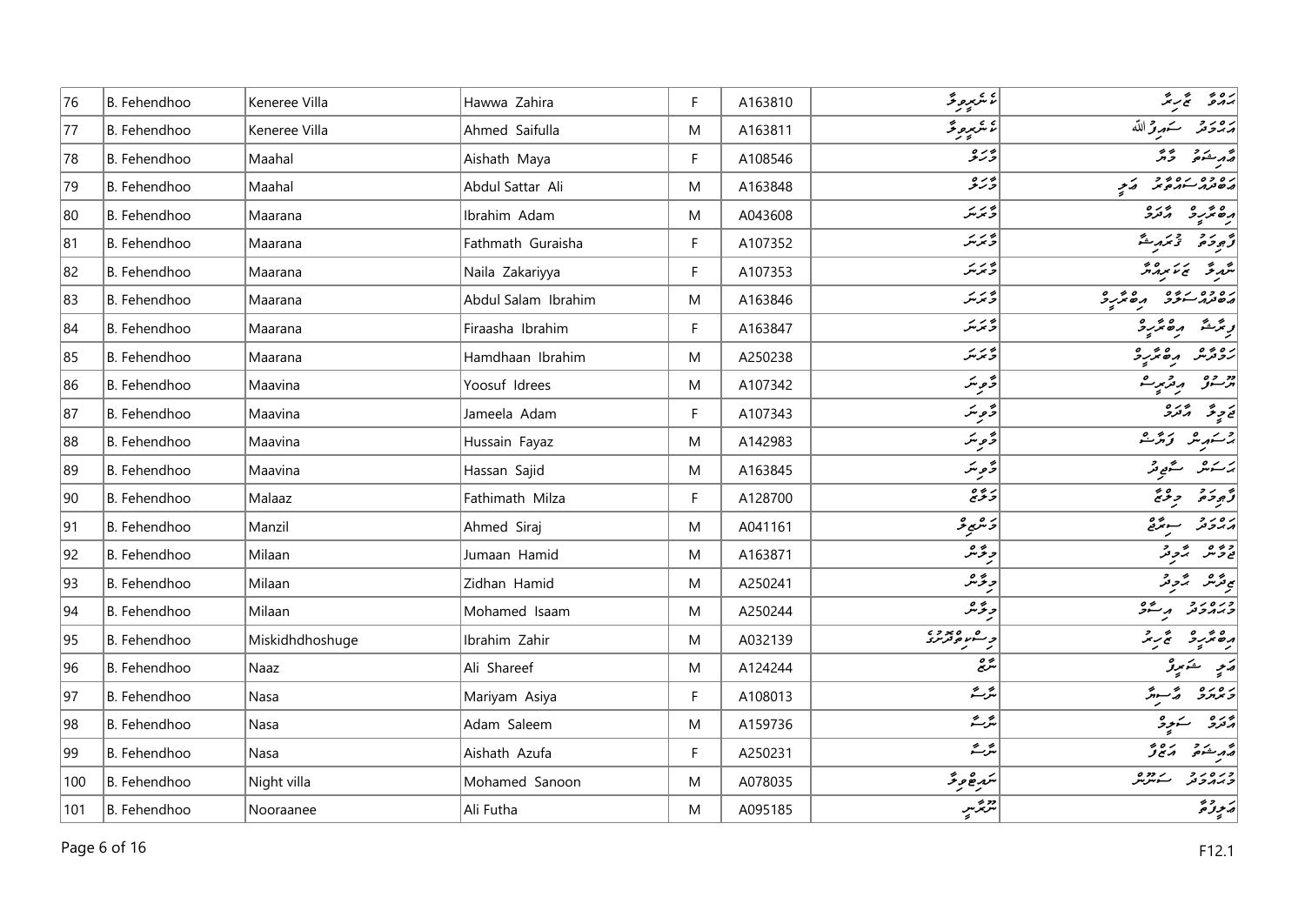| 102 | B. Fehendhoo | Nooraanee | Noorannahar Idrees               | F           | A107369 | دور<br>مرتز سر                  | در مریز کرد.<br>سرپر سربر کرد کرد که در ایران |
|-----|--------------|-----------|----------------------------------|-------------|---------|---------------------------------|-----------------------------------------------|
| 103 | B. Fehendhoo | Nooraanee | Aminath Niyasha                  | F           | A107370 | دور<br>سرپرسر                   |                                               |
| 104 | B. Fehendhoo | Nooraanee | Abdulla Nihan Ali                | M           | A163874 | دور<br>مربر سر                  | رە قەللە سرتەشر مەر                           |
| 105 | B. Fehendhoo | Nooraanee | Hawwa Nizama                     | F           | A250242 | دور<br>مرتز سر                  | سرة و<br> رەپچ                                |
| 106 | B. Fehendhoo | Nooraanee | Nihaya Ali                       | F           | A322939 | دور<br>مرتز سر                  | سرشهر<br>رځ په                                |
| 107 | B. Fehendhoo | Noovilu   | Saeed Ali                        | M           | A084178 | يتر <sub>عر قحر</sub>           | سەمەتىر<br>ەنىيە                              |
| 108 | B. Fehendhoo | Noovilu   | Ali Riyaz                        | M           | A107346 | يتر <sub>عر قحر</sub>           | ړې برگر شو                                    |
| 109 | B. Fehendhoo | Noovilu   | Mohamed Riyaz                    | M           | A107347 | يتر <sub>عر قحر</sub>           | ورەرو بروگ                                    |
| 110 | B. Fehendhoo | Noovilu   | Fathimath Riyaza                 | $\mathsf F$ | A107348 | يتر <sub>عر قح</sub>            | ؤودة برزمة                                    |
| 111 | B. Fehendhoo | Noovilu   | Aishath Nadiya                   | $\mathsf F$ | A107349 | لترعر فخر                       | ەگەرىشى ئىگىرەگە                              |
| 112 | B. Fehendhoo | Noovilu   | Mariyam Saeed                    | F           | A163843 | لترويحه                         | .<br>כמתכ המיל                                |
| 113 | B. Fehendhoo | Paradise  | Mohamed Shaavee Ahmed<br>Shabeer | M           | A252258 | ې ترې <sub>م</sub> ره<br>بر ترې | ورەر دېم شگې مارد دېم کې                      |
| 114 | B. Fehendhoo | Paris     | Shareefa Adam                    | F           | A112972 | إؤبرب                           | ىشكىرۇ ئەرەكتە<br>ئە<br>ەترو                  |
| 115 | B. Fehendhoo | Playsh    | Zaha Hussain                     | F           | A254419 | ە يە<br>بۇ بۇ شە                | ى ئەسكىرىش                                    |
| 116 | B. Fehendhoo | Playsh    | Zuha Hussain                     | F           | A254420 | ە يە<br>بۇ پىشىر                | ج ج من محمد مثر الم                           |
| 117 | B. Fehendhoo | Rabeeu    | Mohamed Abdul Raheem             | M           | A076695 | ر<br>برّه پر                    |                                               |
| 118 | B. Fehendhoo | Rabeeu    | Mueen Mohamed                    | M           | A163833 | پر چەر                          | ویه وره دو                                    |
| 119 | B. Fehendhoo | Rabeeu    | Abdulla Mohamed                  | M           | A163834 | پر چەر                          | رە دالله دېرەرد                               |
| 120 | B. Fehendhoo | Reef      | Ibrahim Rameez                   | M           | A107344 | ىدىۋ                            | رە ئۆر ئىچ                                    |
| 121 | B. Fehendhoo | Rihiveli  | Suwaida Abdul Mannan             | F           | A040856 | بررؤو                           | رور په ره وه ره په و                          |
| 122 | B. Fehendhoo | Rosary    | Mariyam Hussain                  | F           | A107340 | ص پر<br>تنزیج سمپر              | و مرده و مرد                                  |
| 123 | B. Fehendhoo | Shaash    | Najumunnisa                      | F           | A107365 | ے گے۔                           | ر دوه مرت                                     |
| 124 | B. Fehendhoo | Swan      | Faheema Abdul Latheef            | F           | A107324 | ە يە ھ                          | تر برگ مان ده ده در و                         |
| 125 | B. Fehendhoo | Unique    | Ahmed Ibrahim Zahir              | M           | A078753 | وژسررا                          |                                               |
| 126 | B. Fehendhoo | Vaadhee   | Ibrahim Fazeel                   | M           | A110923 | حٌسٍ                            | رەنۇر ئۈن                                     |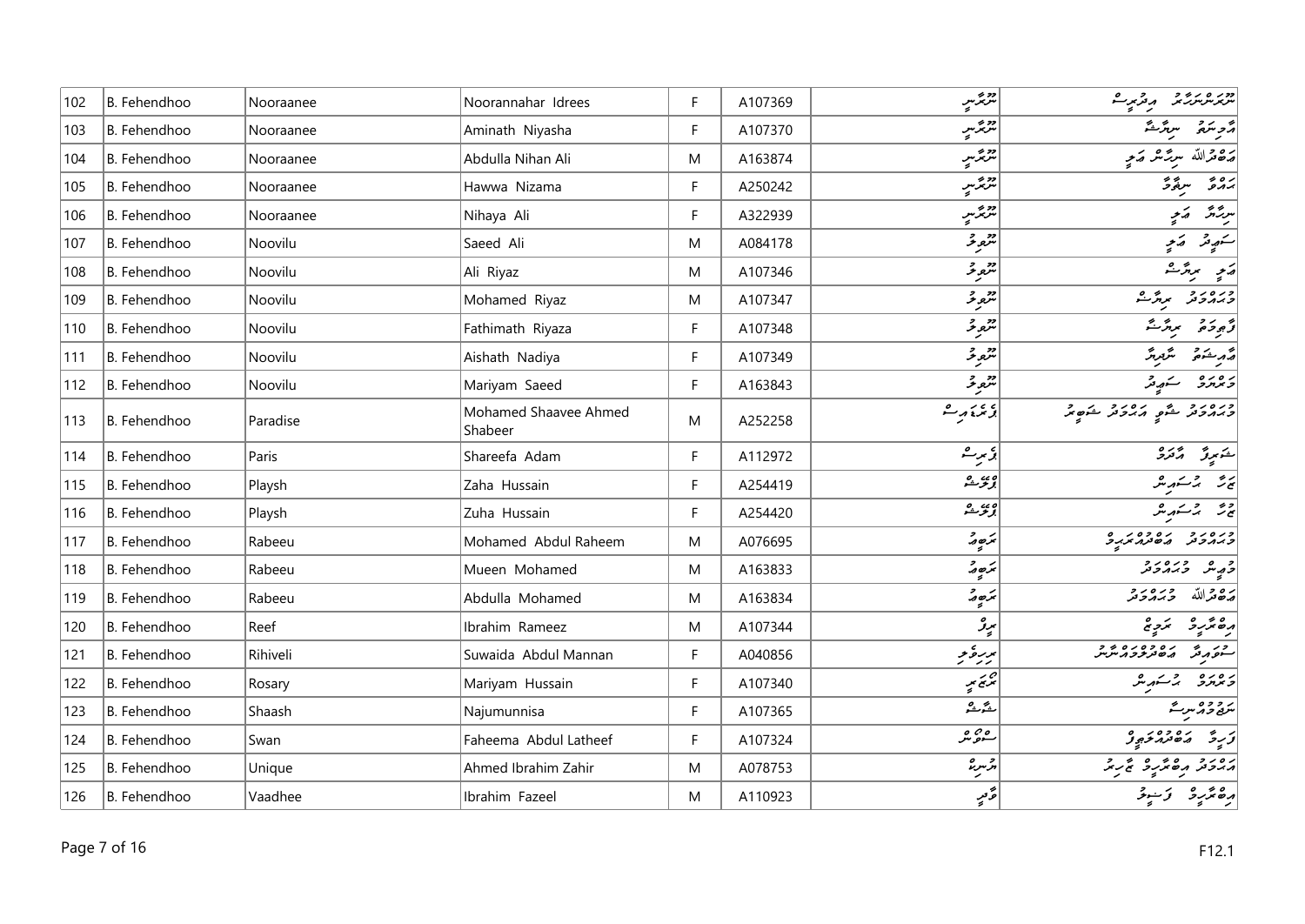| 127       | B. Fehendhoo            | Vaadhee            | Nagiyya Shakir             | F         | A163837 | ر<br>حومر                              | ىئرقى ھەر                                            |
|-----------|-------------------------|--------------------|----------------------------|-----------|---------|----------------------------------------|------------------------------------------------------|
| 128       | B. Fehendhoo            | Vaadhee            | Affaan Shakir              | M         | A163838 | ر<br>ح <sup>5</sup> تو                 | رەۋش شىرتى<br>مەدۋش شىرتى                            |
| 129       | B. Fehendhoo            | Vaguthee Manzil    | Ali Shaufaan               | M         | A163813 | ر د په د شمېر و                        |                                                      |
| 130       | B. Fehendhoo            | Vaguthee Manzil    | Aishath Saaiqaa            | F         | A163814 | ر و <sub>مو</sub> ځ ش <sub>م</sub> و څ | ۇرىشقى بەرق                                          |
| 131       | B. Fehendhoo            | Zamaan             | Ahmed Saleem               | ${\sf M}$ | A163815 | ىر ئەھ<br>ئى خەشر                      | ړه رول کرونی                                         |
|           | B. Hithaadhoo           |                    |                            |           |         |                                        |                                                      |
| 132       | B. Hithaadhoo           | Light House        | Shaheedha Abdhul Sattar    | F         | A248931 | خەرقە ئەرمى                            | شر ده وه ده د <del>ه د</del><br>شردگر های ده سهره بر |
|           | B. Kihaadhoo            |                    |                            |           |         |                                        |                                                      |
| 133       | B. Kihaadhoo            | Green Leaf         | Aminath Dheena Hussain     | F         | A256130 | د س <sub>ي</sub> شر پور                | ۇچە ئويۇ جامئويى                                     |
|           | B. Thulhaadhoo          |                    |                            |           |         |                                        |                                                      |
| 134       | B. Thulhaadhoo          | Hithigasdhoshuge   | Fakhuriyya Umar            | F         | A107985 | اره د حود ده<br>اره د سوربرد           | تزريد ويدد                                           |
| 135       | B. Thulhaadhoo          | Poolmaage          | Khadheeja Idrees           | F         | A041722 | ده ه » »<br>و و و د                    |                                                      |
|           | GA. Dhaandhoo           |                    |                            |           |         |                                        |                                                      |
| 136       | GA. Dhaandhoo           | Ocean Reed         | Agleem Abdulla             | M         | A117838 | ە ئەيەتكە يەرى<br>م                    | برءجو بره قرالله                                     |
|           | GA. Kanduhulhudhoo      |                    |                            |           |         |                                        |                                                      |
| 137       | GA. Kanduhulhudhoo Vina |                    | Ismail Mumin Abdul Gayyoom | ${\sf M}$ | A377306 | حريتر                                  | ם כם כם כם הספט ספס.<br>תי ייכתי בתקיית השתיבבתית    |
|           | GDh. Gadhdhoo           |                    |                            |           |         |                                        |                                                      |
| 138       | GDh. Gadhdhoo           | Fiyaathoshige      | Ahmed Hassan               | ${\sf M}$ | A043839 | ويمحر                                  | رەرو پرىكىر                                          |
| HA. Kelaa |                         |                    |                            |           |         |                                        |                                                      |
| 139       | HA. Kelaa               | Jeezaage           | Mibsam Hassan Zareer       | F         | A338202 | و گري<br>في گ                          | دە مەدەر بەسەس ئايرىم                                |
|           | K. Thulusdhoo           |                    |                            |           |         |                                        |                                                      |
| 140       | K. Thulusdhoo           | Nishaan            | Adam Nabeel                | M         | A302827 | اسريقيقر                               | وره سرّحه و                                          |
| L. Maavah |                         |                    |                            |           |         |                                        |                                                      |
| 141       | L. Maavah               | Fayaazu Manzil     | Hassan Fayaz               | ${\sf M}$ | A139975 | ئەھمىي ئەرگە ئوق                       | برَ سەندە ئەرگرىشە                                   |
| Male'     |                         |                    |                            |           |         |                                        |                                                      |
| 142       | Male'                   | Dhaftharu. No 3545 | Mohamed Naeem              | M         | A039375 | رەر دېر سرۋە پر 3545                   | ورەرو شەۋ                                            |
|           |                         |                    |                            |           |         |                                        |                                                      |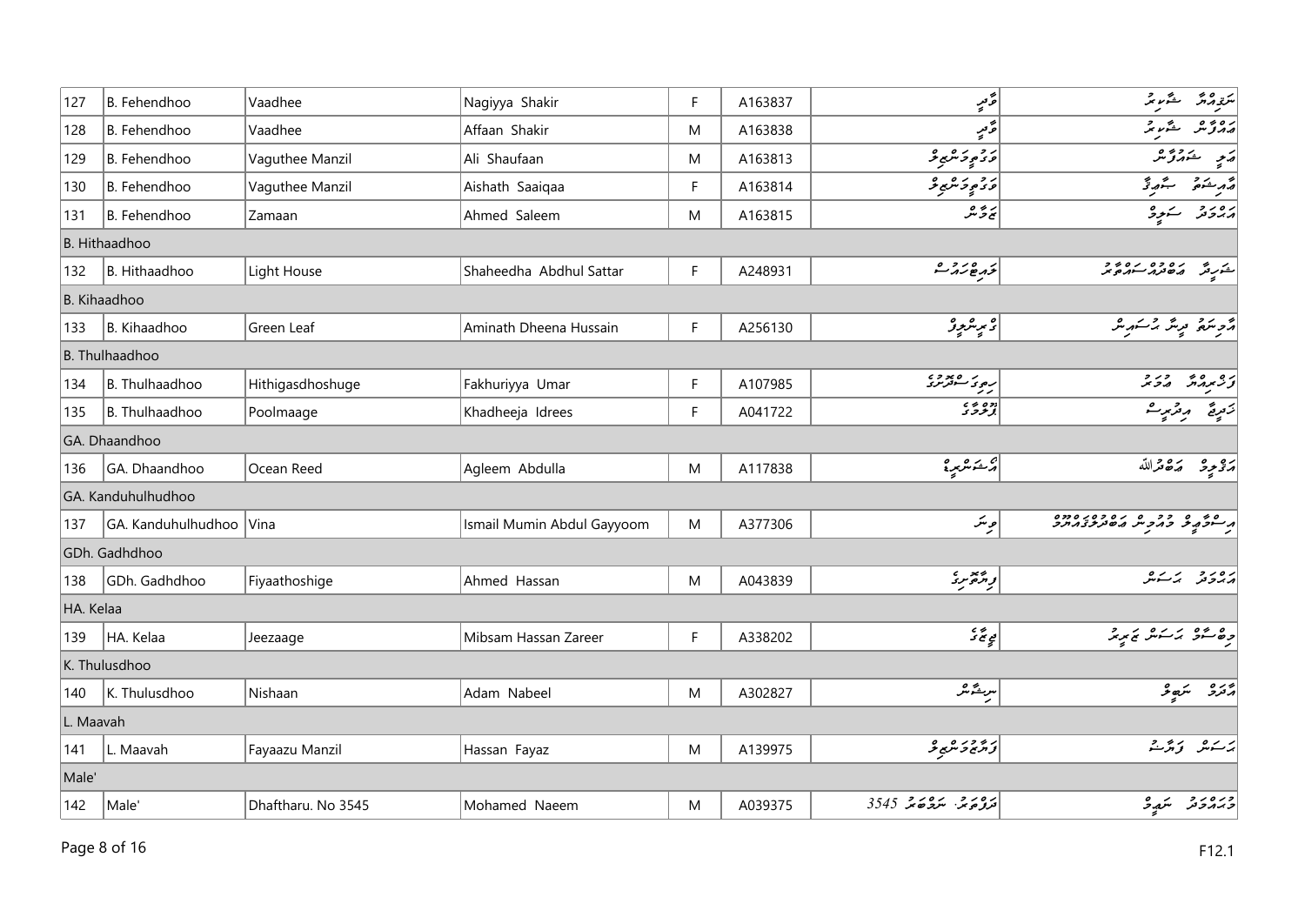| 143         | Male'       | G. Male Hiya 1 13-01         | Aishath Nishana |   | A104043 | $13-01$ $13-25$ ، ج                       | أقدار مشوقه المستوسر       |
|-------------|-------------|------------------------------|-----------------|---|---------|-------------------------------------------|----------------------------|
| 144         | Male'       | H. Fulooniyaamaage           | Lha Thuththu    | M | A325922 | ر په وجوړ په ده کا                        | ر و ه د<br>ند <i>و د</i> م |
| 145         | Male'       | Hulhu Male'. Goathi No 10386 | Ahmed Nafiz     | M | A150451 | $10386$ لِمَوْتَوَسِعَةِ $2$ 53.86 $\sim$ | پر ژوگر<br>سُمَّدِج        |
| R. Alifushi |             |                              |                 |   |         |                                           |                            |
| 146         | R. Alifushi | Gulbakaage                   | Mohamed Faisal  | M | A127949 | وه رپو ء<br>  د نوه نو د                  | ورەرو كەسكى                |
| S. Feydhoo  |             |                              |                 |   |         |                                           |                            |
| 147         | S. Feydhoo  | Andhaleebuge                 | Hawwa Zahira    |   | A015237 | ژهرد و ه                                  | پرویچ<br>پم سر تئر<br>سم   |
| 148         | S. Feydhoo  | Andhaleebuge                 | Aishath Shifna  |   | A293662 | پر عزيز پر د م<br>  پر سر ټر پر ده ک      | أَمَّ مِ سُوَّ مِ مَسْرِ   |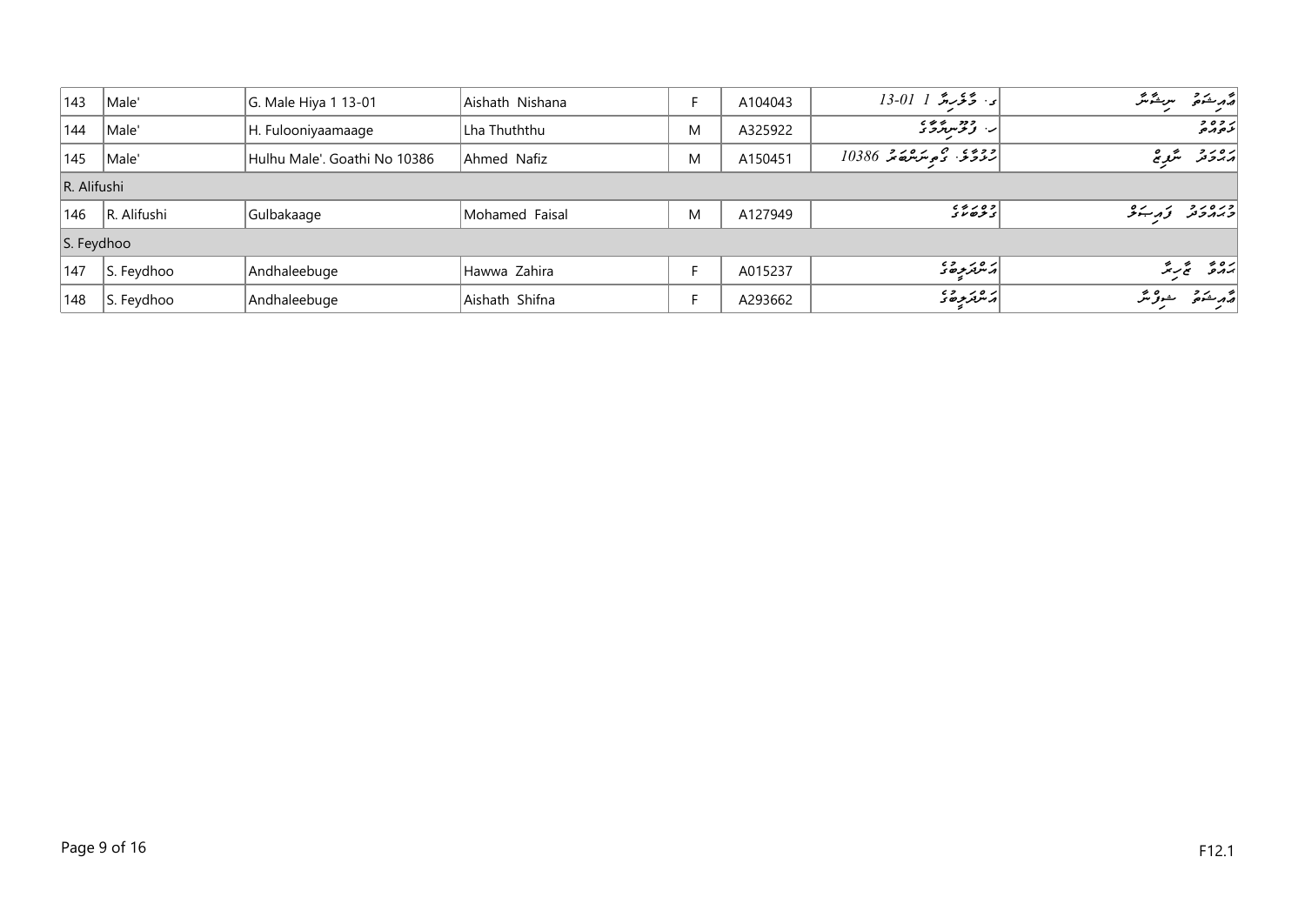## *w7qAn8m? sCw7mRo>u; wEw7mRw;sBo<*

| ' مرمر | 'يئرىثر: |
|--------|----------|
|        |          |
|        |          |
|        |          |

## *w7q9r@w7m> sCw7qHtFoFw7s; mAm=q7 w7qHtFoFw7s;*

| ىر تە | $\mathcal{O} \times$<br>$\sim$ | $\sim$<br>. . | لترنثر |
|-------|--------------------------------|---------------|--------|
|       |                                |               |        |
|       |                                |               |        |
|       |                                |               |        |

| $\frac{2}{n}$ | $\overline{\phantom{a}}$ | اير هنه. | $\mathcal{O} \times$<br>سرسر |
|---------------|--------------------------|----------|------------------------------|
|               |                          |          |                              |
|               |                          |          |                              |
|               |                          |          |                              |

| ىرتىر: | 。<br>سر سر | .,<br>مرسر |
|--------|------------|------------|
|        |            |            |
|        |            |            |
|        |            |            |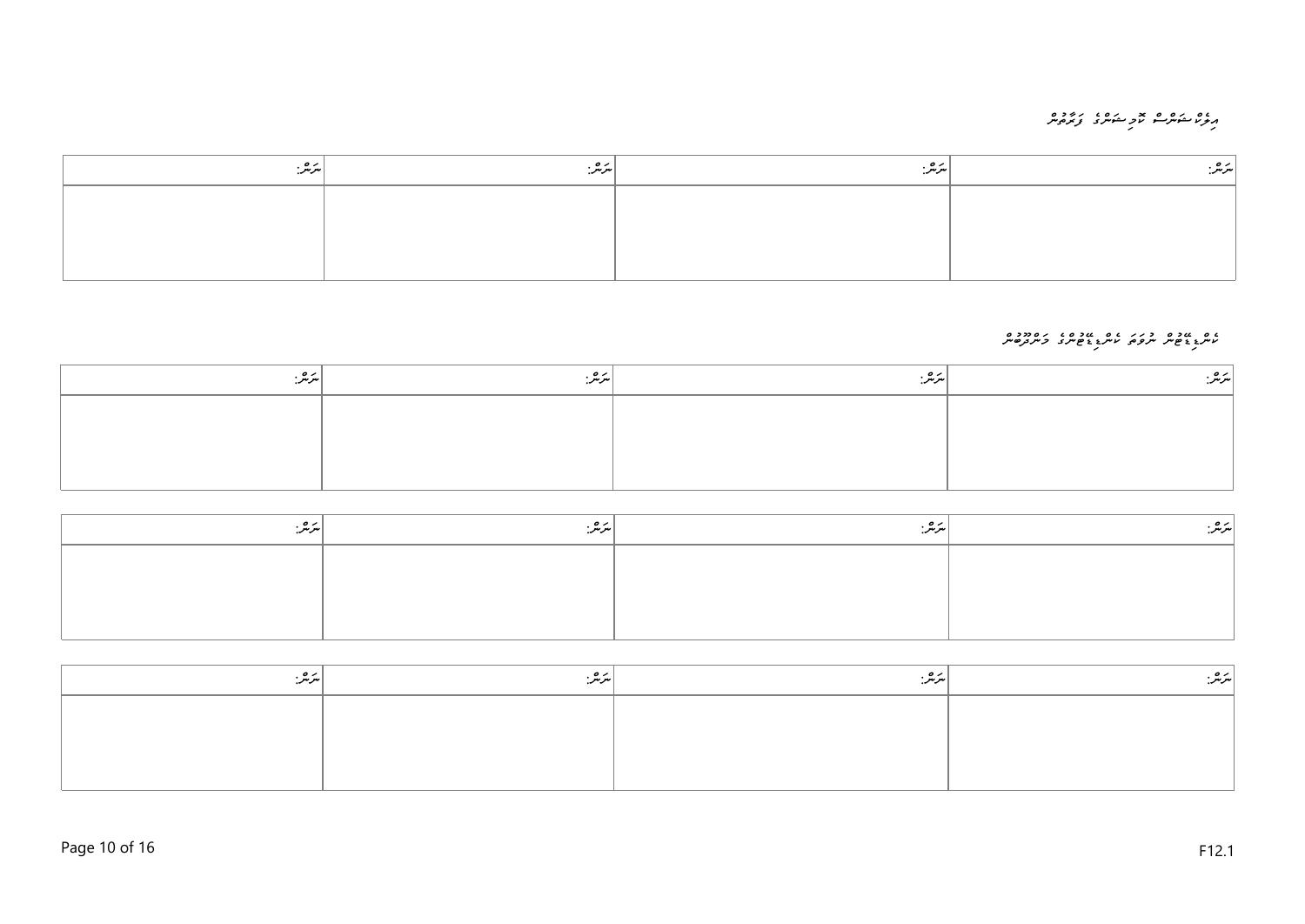| يزهر | $^{\circ}$ | ىئرىتر: |  |
|------|------------|---------|--|
|      |            |         |  |
|      |            |         |  |
|      |            |         |  |

| متريثر به | 。<br>َ سرسر ِ | يتزيترا | سرسر |
|-----------|---------------|---------|------|
|           |               |         |      |
|           |               |         |      |
|           |               |         |      |

| ىئرىتر. | $\sim$ | ا بر هه. | لىرىش |
|---------|--------|----------|-------|
|         |        |          |       |
|         |        |          |       |
|         |        |          |       |

| $\overline{\phantom{a}}$<br>سرس. | ر ه<br>,,, | . . | 。<br>سرس. |
|----------------------------------|------------|-----|-----------|
|                                  |            |     |           |
|                                  |            |     |           |
|                                  |            |     |           |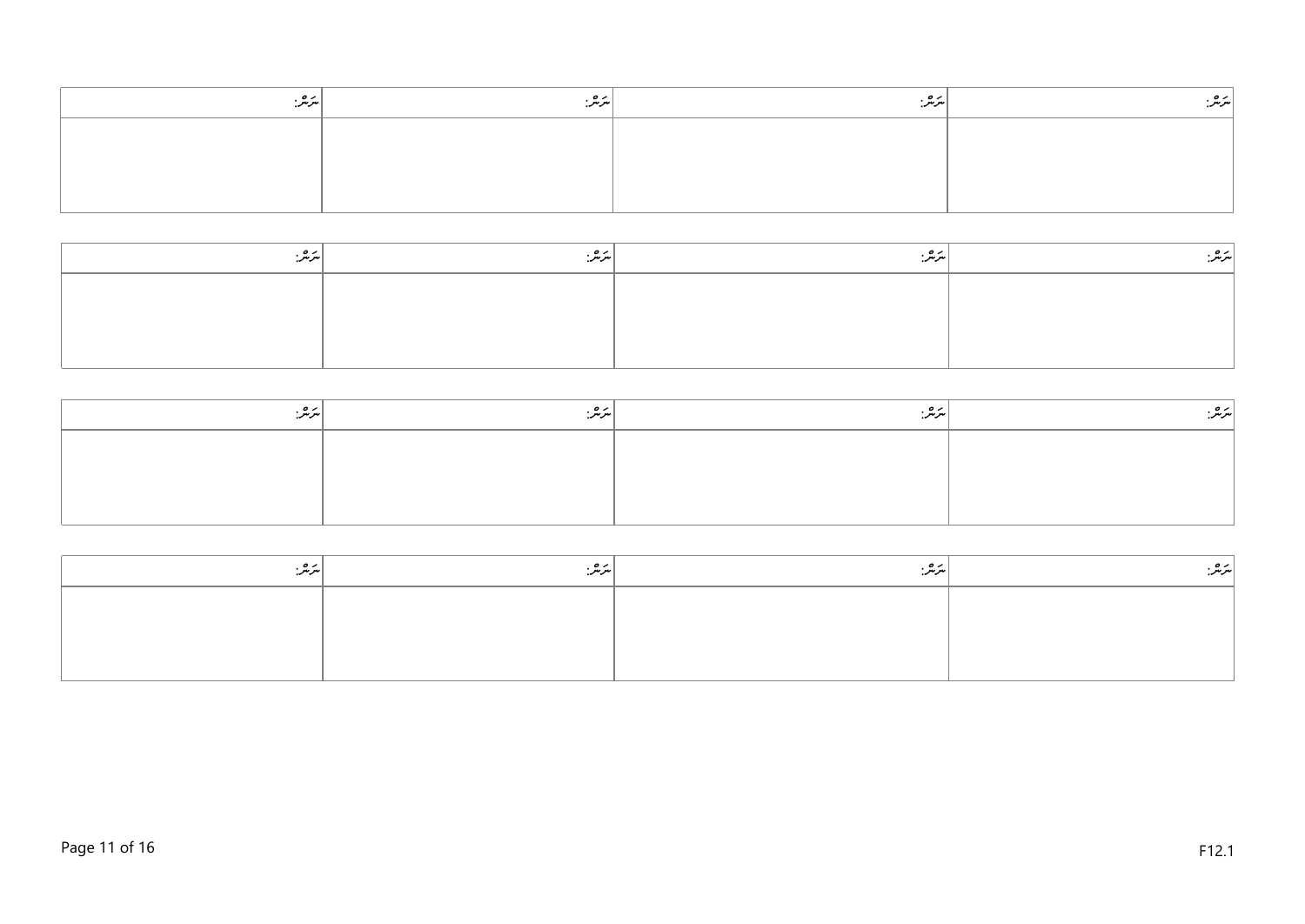| ير هو . | $\overline{\phantom{a}}$ | يرمر | اير هنه. |
|---------|--------------------------|------|----------|
|         |                          |      |          |
|         |                          |      |          |
|         |                          |      |          |

| ئىرتىر: | $\sim$<br>ا سرسر . | يئرمثر | o . |
|---------|--------------------|--------|-----|
|         |                    |        |     |
|         |                    |        |     |
|         |                    |        |     |

| 'تترنثر: | 。<br>,,,, |  |
|----------|-----------|--|
|          |           |  |
|          |           |  |
|          |           |  |

|  | . ه |
|--|-----|
|  |     |
|  |     |
|  |     |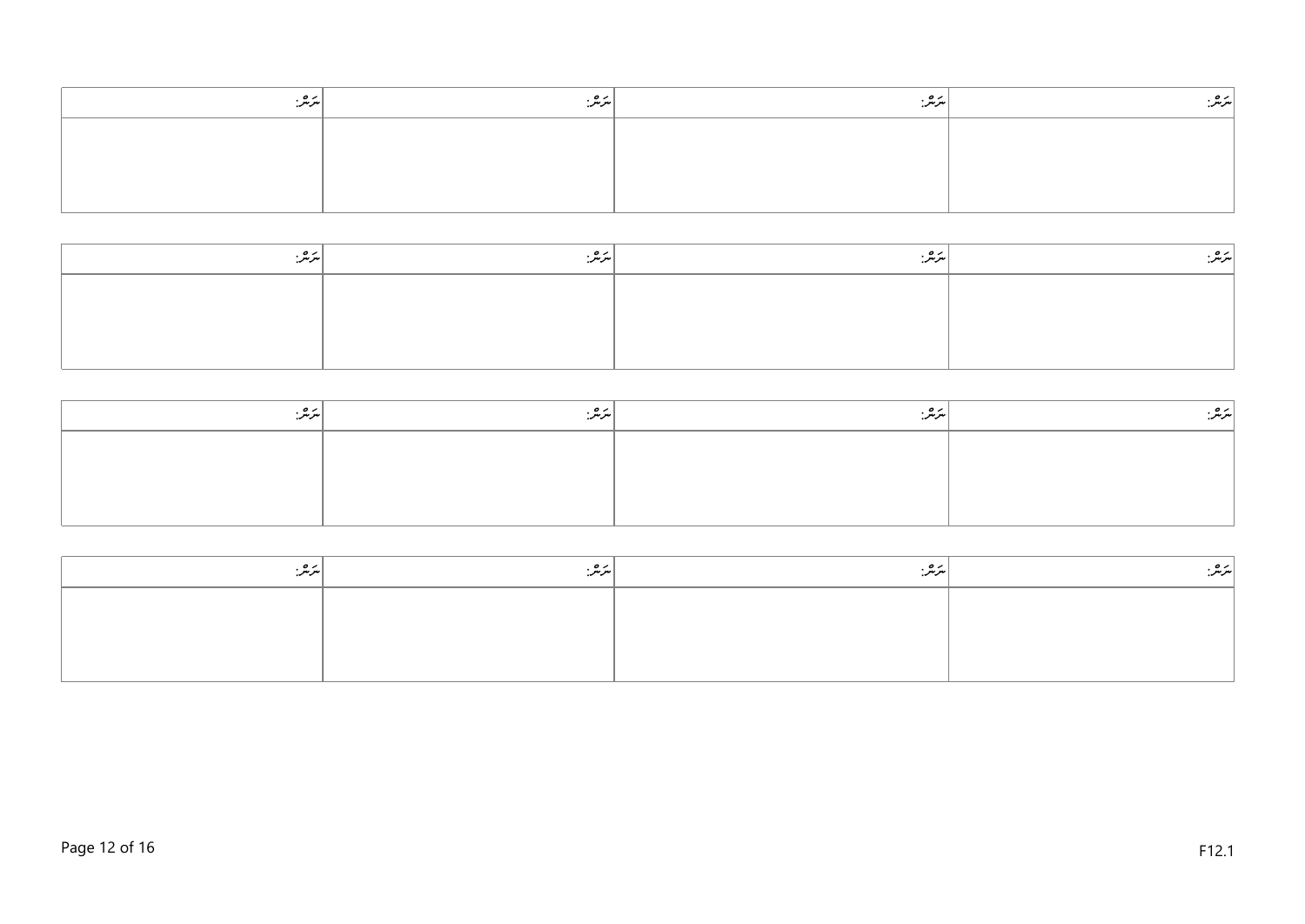| ير هو . | $\overline{\phantom{a}}$ | يرمر | اير هنه. |
|---------|--------------------------|------|----------|
|         |                          |      |          |
|         |                          |      |          |
|         |                          |      |          |

| ئىرتىر: | $\sim$<br>ا سرسر . | يئرمثر | o . |
|---------|--------------------|--------|-----|
|         |                    |        |     |
|         |                    |        |     |
|         |                    |        |     |

| نتزيتر به | 。 | 。<br>سرسر. | o <i>~</i> |
|-----------|---|------------|------------|
|           |   |            |            |
|           |   |            |            |
|           |   |            |            |

|  | . ه |
|--|-----|
|  |     |
|  |     |
|  |     |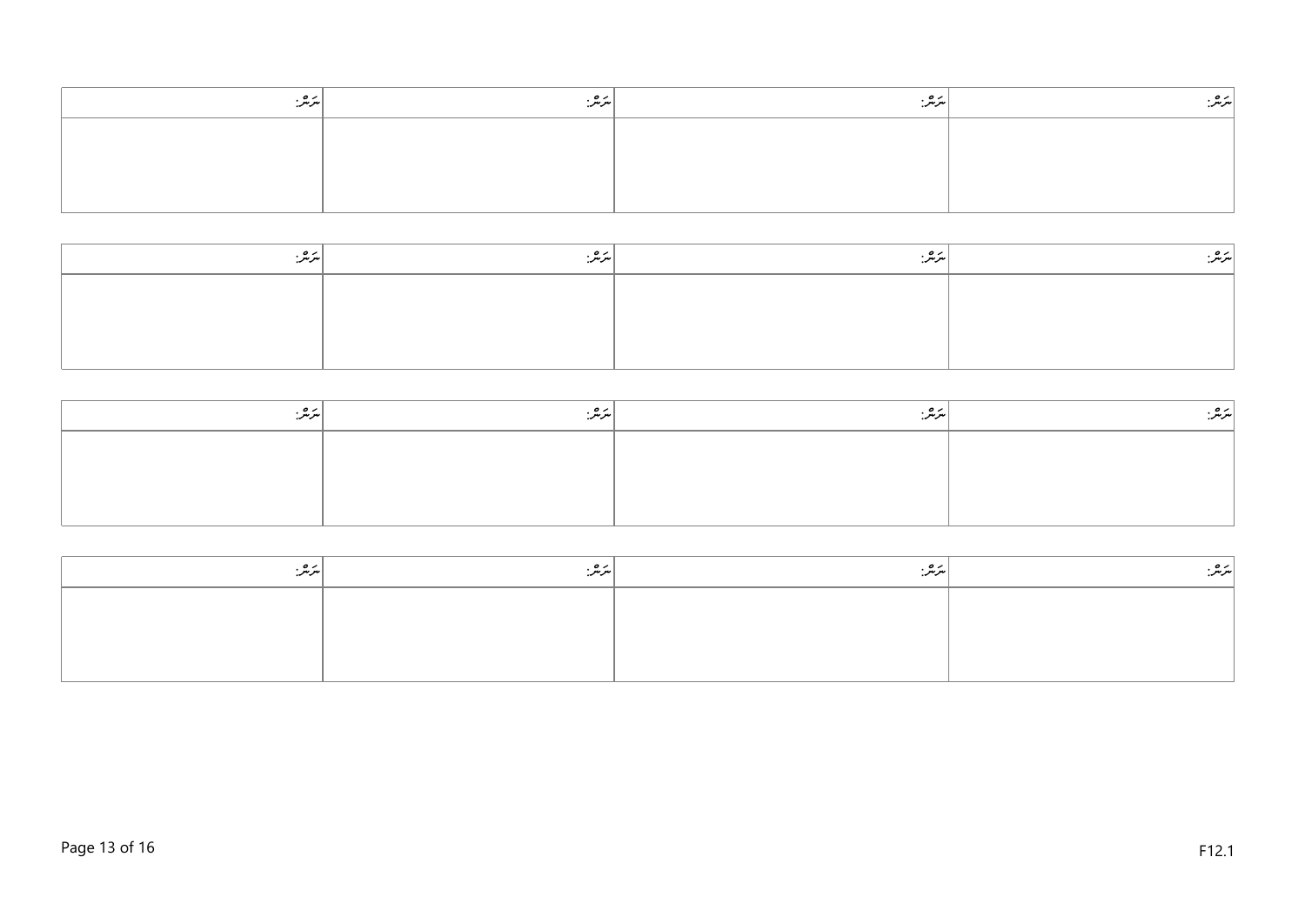| $\cdot$ | 。 | $\frac{\circ}{\cdot}$ | $\sim$<br>سرسر |
|---------|---|-----------------------|----------------|
|         |   |                       |                |
|         |   |                       |                |
|         |   |                       |                |

| ايرعر: | ر ه<br>. . |  |
|--------|------------|--|
|        |            |  |
|        |            |  |
|        |            |  |

| بر ه | 。 | $\sim$<br>َ سومس. |  |
|------|---|-------------------|--|
|      |   |                   |  |
|      |   |                   |  |
|      |   |                   |  |

| 。<br>. س | ىرىىر |  |
|----------|-------|--|
|          |       |  |
|          |       |  |
|          |       |  |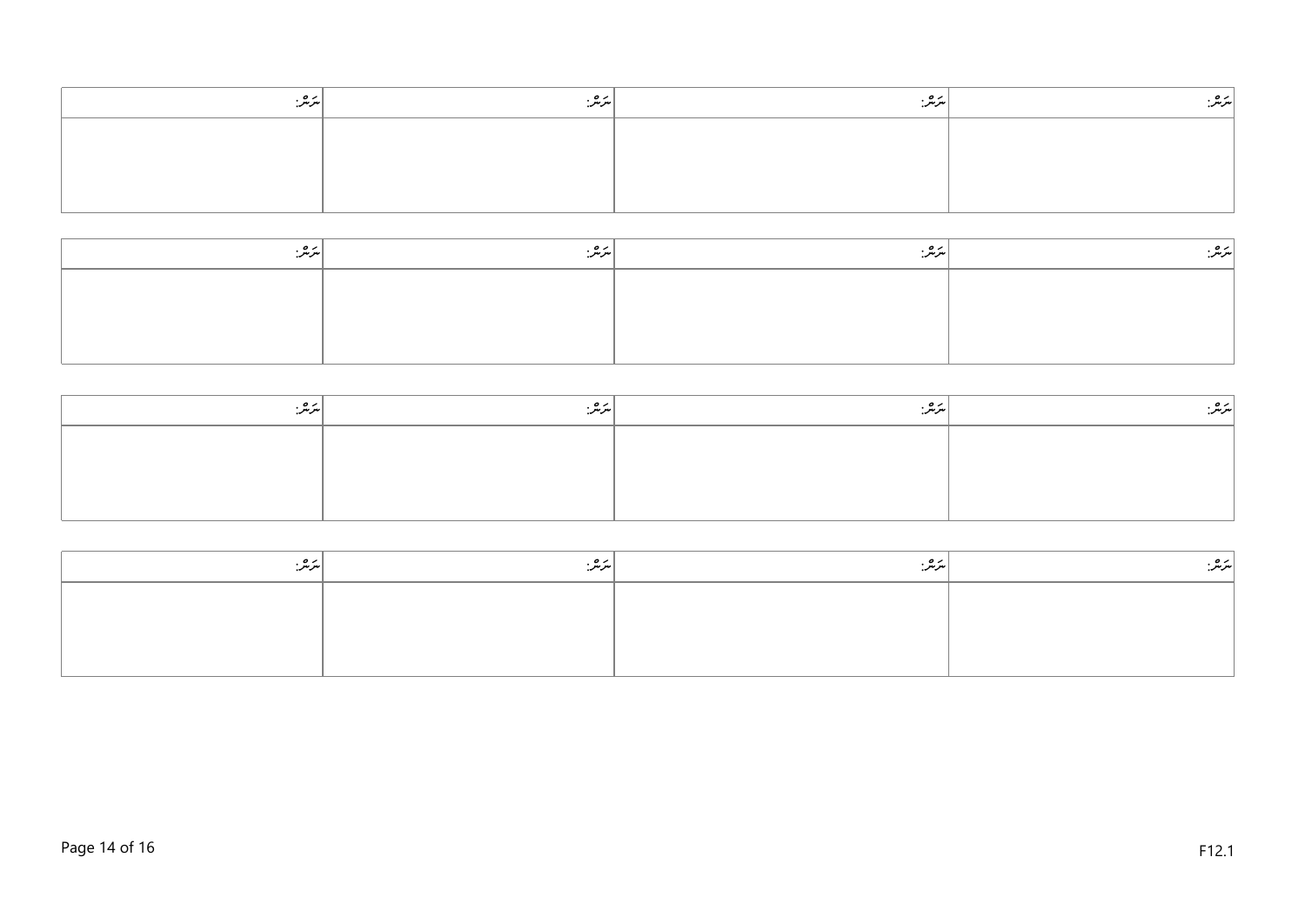| ير هو . | $\overline{\phantom{a}}$ | يرمر | اير هنه. |
|---------|--------------------------|------|----------|
|         |                          |      |          |
|         |                          |      |          |
|         |                          |      |          |

| ىئرىتى: | الترنثين | ا بر هر: | o <i>~</i><br>َ سرسر |
|---------|----------|----------|----------------------|
|         |          |          |                      |
|         |          |          |                      |
|         |          |          |                      |

| نتزيتر به | 。 | 。<br>سرسر. | o <i>~</i> |
|-----------|---|------------|------------|
|           |   |            |            |
|           |   |            |            |
|           |   |            |            |

|  | . ه |
|--|-----|
|  |     |
|  |     |
|  |     |